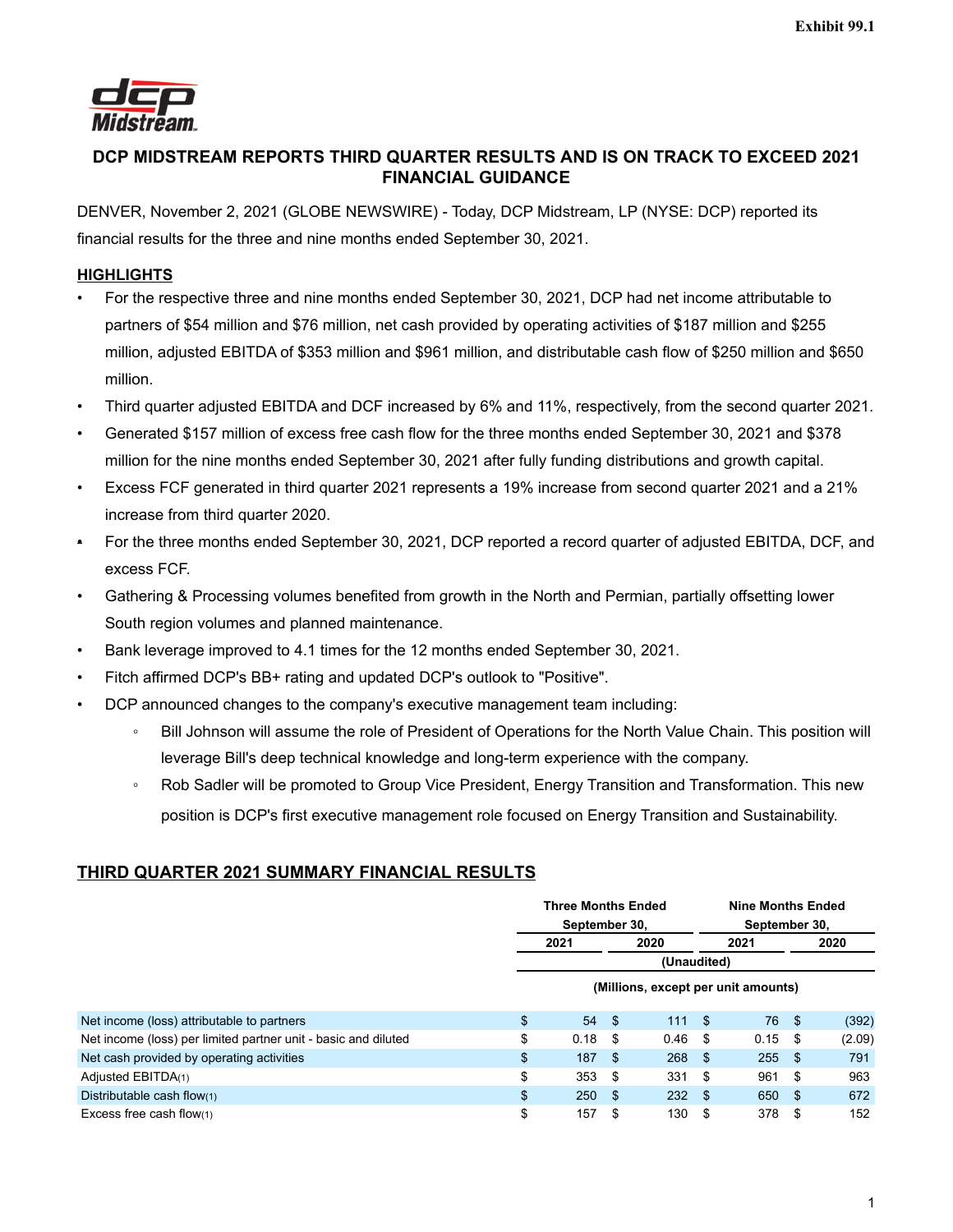(1) This press release includes the following financial measures not presented in accordance with U.S. generally accepted accounting principles, or GAAP: adjusted EBITDA, distributable cash flow, excess free cash flow, and adjusted segment EBITDA. Each such non-GAAP financial measure is defined below under "Non-GAAP Financial Information", and each is reconciled to its most directly comparable GAAP financial measure under "Reconciliation of Non-GAAP Financial Measures" in schedules at the end of this press release.

## **CEO'S PERSPECTIVE**

"Our balanced and diversified portfolio continues to outperform and delivered a record quarter of adjusted EBITDA, distributable cash flow, and excess free cash flow for the partnership," said Wouter van Kempen, chairman, president, and CEO. "These results are a testament to the strong execution of the DCP team, as we continue to optimize our portfolio, innovate, and drive efficiencies. Year-to-date, we have generated \$961 million of adjusted EBITDA, \$650 million of DCF, and \$378 million of excess free cash flow, which has us on target to exceed our 2021 guidance."

### **COMMON UNIT DISTRIBUTIONS**

On October 12, 2021, DCP announced a quarterly common unit distribution of \$0.39 per limited partner unit.

DCP generated distributable cash flow of \$250 million and \$650 million for the three and nine months ended September 30, 2021, respectively. Distributions declared were \$81 million and \$244 million for the three and nine months ended September 30, 2021, respectively.

### **THIRD QUARTER 2021 OPERATING RESULTS BY BUSINESS SEGMENT**

### **Logistics and Marketing**

Logistics and Marketing segment net income attributable to partners for the three months ended September 30, 2021 and 2020 was \$153 million and \$206 million, respectively.

Adjusted segment EBITDA decreased to \$184 million for the three months ended September 30, 2021, from \$216 million for the three months ended September 30, 2020, reflecting lower earnings from NGL and gas marketing, a decrease in Sand Hills volumes, partially offset by an increase in Southern Hills and Front Range volumes.

The following table represents volumes for the Logistics and Marketing segment:

|                      |                |                                           | <b>Three Months Ended</b><br><b>September 30, 2021</b> | <b>Three Months Ended</b><br>June 30, 2021 | <b>Three Months Ended</b><br><b>September 30, 2020</b> |
|----------------------|----------------|-------------------------------------------|--------------------------------------------------------|--------------------------------------------|--------------------------------------------------------|
| <b>NGL Pipeline</b>  | % Owned        | <b>Net Pipeline</b><br>Capacity (MBbls/d) | <b>Average NGL</b><br>Throughput (MBpd)                | <b>Average NGL</b><br>Throughput (MBpd)    | <b>Average NGL</b><br><b>Throughput (MBpd)</b>         |
| Sand Hills           | 67 %           | 333                                       | 285                                                    | 288                                        | 307                                                    |
| Southern Hills       | 67 %           | 128                                       | 112                                                    | 116                                        | 104                                                    |
| <b>Front Range</b>   | $33\%$         | 87                                        | 65                                                     | 60                                         | 57                                                     |
| <b>Texas Express</b> | 10 %           | 37                                        | 18                                                     | 21                                         | 20                                                     |
| Other                | <b>Various</b> | 310                                       | 188                                                    | 186                                        | 192                                                    |
| Total                |                | 895                                       | 668                                                    | 671                                        | 680                                                    |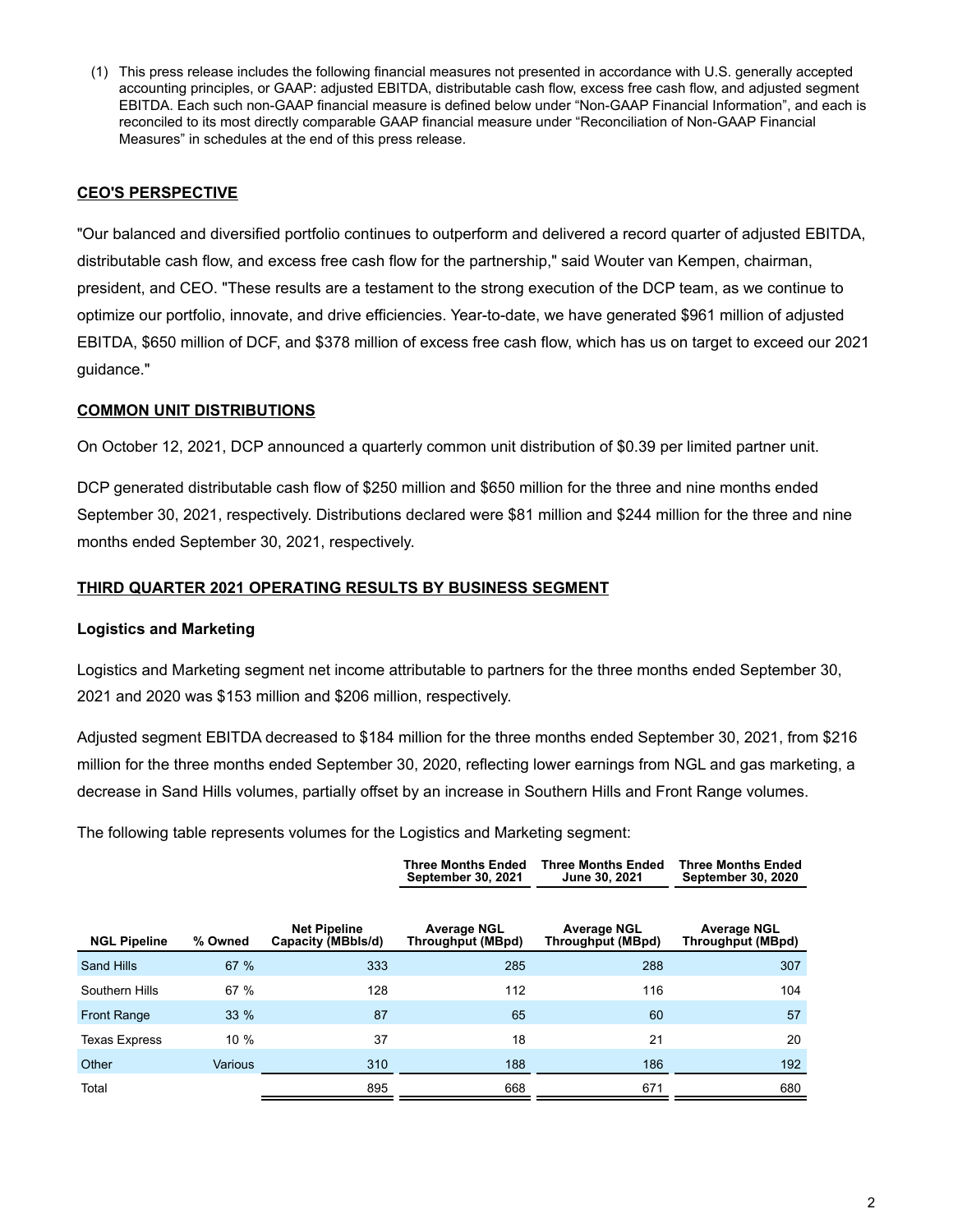## **Gathering and Processing**

Gathering and Processing segment net income attributable to partners for the three months ended September 30, 2021 and 2020 was \$38 million and \$50 million, respectively.

Adjusted segment EBITDA increased to \$227 million for the three months ended September 30, 2021, from \$176 million for the three months ended September 30, 2020, reflecting higher commodity prices, higher wellhead volumes in the North, partially offset by lower volumes in the South, lower gathering and processing margins, and higher operating and maintenance expenses.

|               | <b>Three Months Ended</b><br>September 30, 2021 | <b>Three Months Ended</b><br><b>September 30, 2021</b> | Three Months Ended<br>June 30, 2021                | <b>Three Months Ended</b><br><b>September 30, 2020</b> |
|---------------|-------------------------------------------------|--------------------------------------------------------|----------------------------------------------------|--------------------------------------------------------|
| <b>System</b> | <b>Net Plant/Treater</b><br>Capacity (MMcf/d)   | <b>Average Wellhead</b><br>Volumes (MMcf/d)            | <b>Average Wellhead</b><br><b>Volumes (MMcf/d)</b> | <b>Average Wellhead</b><br><b>Volumes (MMcf/d)</b>     |
| <b>North</b>  | 1,580                                           | 1.567                                                  | 1,540                                              | 1,506                                                  |
| Midcontinent  | 1.110                                           | 826                                                    | 850                                                | 834                                                    |
| Permian       | 1,100                                           | 958                                                    | 926                                                | 975                                                    |
| South         | 1,730                                           | 870                                                    | 1,022                                              | 1,049                                                  |
| <b>Total</b>  | 5,520                                           | 4,221                                                  | 4,338                                              | 4,364                                                  |

The following table represents volumes for the Gathering and Processing segment:

## **CREDIT FACILITIES AND DEBT**

DCP has two credit facilities with up to \$1.75 billion of total capacity. Proceeds from these facilities can be used for working capital requirements and other general partnership purposes including growth and acquisitions.

- DCP has a \$1.4 billion senior unsecured revolving credit agreement, or the Credit Agreement, that matures on December 9, 2024. As of September 30, 2021, total unused borrowing capacity under the Credit Agreement was \$846 million net of \$552 million of outstanding borrowings and \$2 million of letters of credit.
- **•** DCP has an accounts receivable securitization facility that provides up to \$350 million of borrowing capacity that matures August 12, 2024. As of September 30, 2021, DCP had \$350 million of outstanding borrowings under the accounts receivable securitization facility.

As of September 30, 2021, DCP had \$5.7 billion of total consolidated principal debt outstanding. The total debt outstanding includes \$550 million of junior subordinated notes which are excluded from debt pursuant to DCP's Credit Agreement leverage ratio calculation. For the twelve months ended September 30, 2021, DCP's leverage ratio was 4.1 times. The effective interest rate on DCP's overall debt position, as of September 30, 2021, was 4.93%.

# **CAPITAL EXPENDITURES AND INVESTMENTS**

During the three months ended September 30, 2021, DCP had expansion capital expenditures and equity investments totaling \$12 million and sustaining capital expenditures totaling \$17 million.

# **THIRD QUARTER 2021 EARNINGS CALL**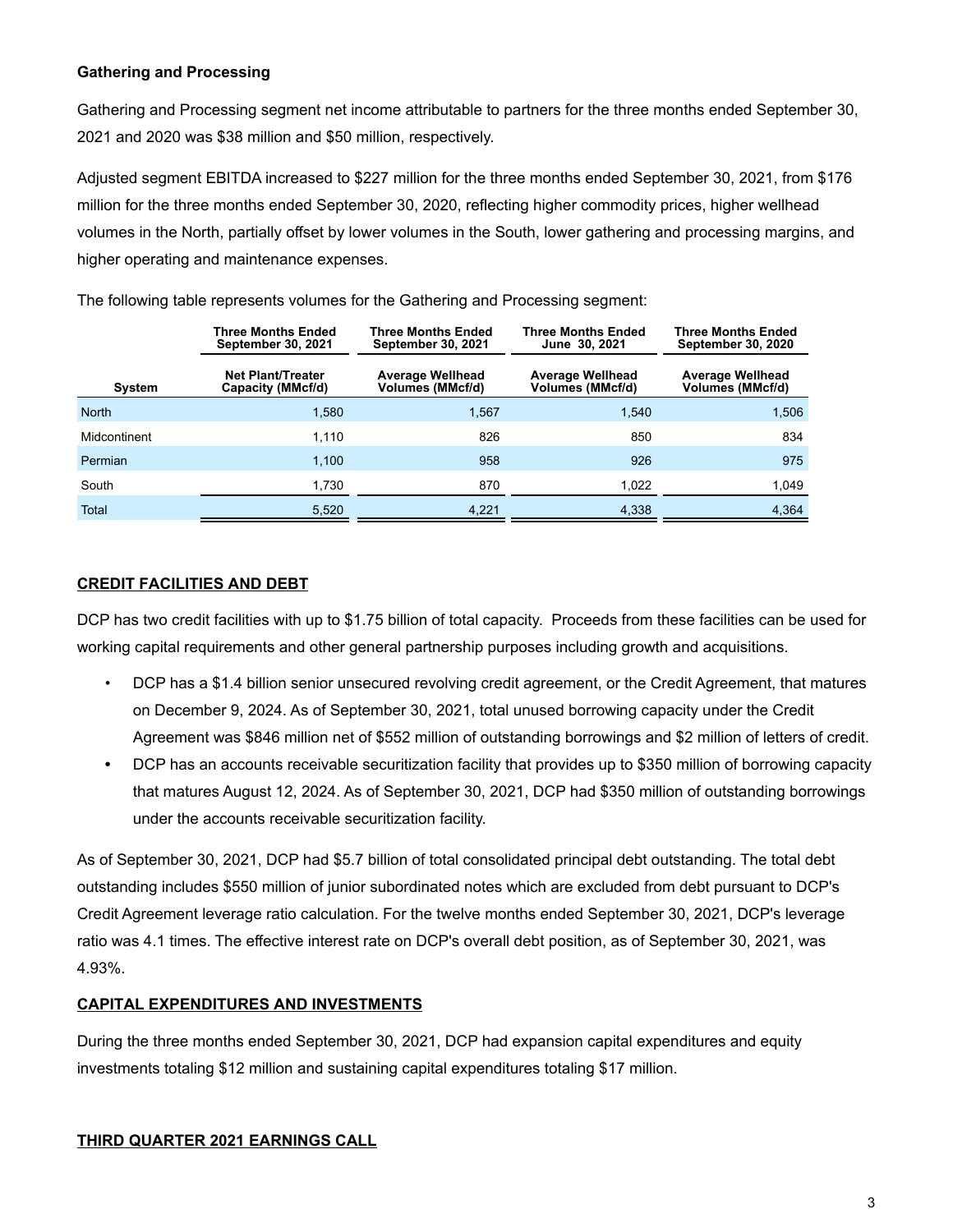DCP will host a conference call webcast tomorrow, November 3, 2021, at 10:00 a.m. ET, to discuss its third quarter earnings. The live audio webcast of the conference call and presentation slides can be accessed through the Investors section on the DCP website at www.dcpmidstream.com, and the conference call can be accessed by dialing (844) 233-0113 in the United States or (574) 990-1008 outside the United States. The conference ID number is 8273648. An audio webcast replay, presentation slides, and transcript will also be available by accessing the Investors section on the DCP website.

#### **NON-GAAP FINANCIAL INFORMATION**

This press release and the accompanying financial schedules include the following non-GAAP financial measures: adjusted EBITDA, distributable cash flow, excess free cash flow and adjusted segment EBITDA. The accompanying schedules provide reconciliations of these non-GAAP financial measures to their most directly comparable GAAP financial measures. DCP's non-GAAP financial measures should not be considered in isolation or as an alternative to its financial measures presented in accordance with GAAP, including operating revenues, net income or loss attributable to partners, net cash provided by or used in operating activities or any other measure of liquidity or financial performance presented in accordance with GAAP as a measure of operating performance, liquidity or ability to service debt obligations and make cash distributions to unitholders. The non-GAAP financial measures presented by DCP may not be comparable to similarly titled measures of other companies because they may not calculate their measures in the same manner.

DCP defines adjusted EBITDA as net income or loss attributable to partners adjusted for (i) distributions from unconsolidated affiliates, net of earnings, (ii) depreciation and amortization expense, (iii) net interest expense, (iv) noncontrolling interest in depreciation and income tax expense, (v) unrealized gains and losses from commodity derivatives, (vi) income tax expense or benefit, (vii) impairment expense and (viii) certain other non-cash items. Adjusted EBITDA further excludes items of income or loss that we characterize as unrepresentative of our ongoing operations. Management believes these measures provide investors meaningful insight into results from ongoing operations.

The commodity derivative non-cash losses and gains result from the marking to market of certain financial derivatives used by us for risk management purposes that we do not account for under the hedge method of accounting. These non-cash losses or gains may or may not be realized in future periods when the derivative contracts are settled, due to fluctuating commodity prices.

Adjusted EBITDA is used as a supplemental liquidity and performance measure and adjusted segment EBITDA is used as a supplemental performance measure by DCP's management and by external users of its financial statements, such as investors, commercial banks, research analysts and others to assess:

- financial performance of DCP's assets without regard to financing methods, capital structure or historical cost basis;
- DCP's operating performance and return on capital as compared to those of other companies in the midstream energy industry, without regard to financing methods or capital structure;
- viability and performance of acquisitions and capital expenditure projects and the overall rates of return on investment opportunities;
- performance of DCP's business excluding non-cash commodity derivative gains or losses; and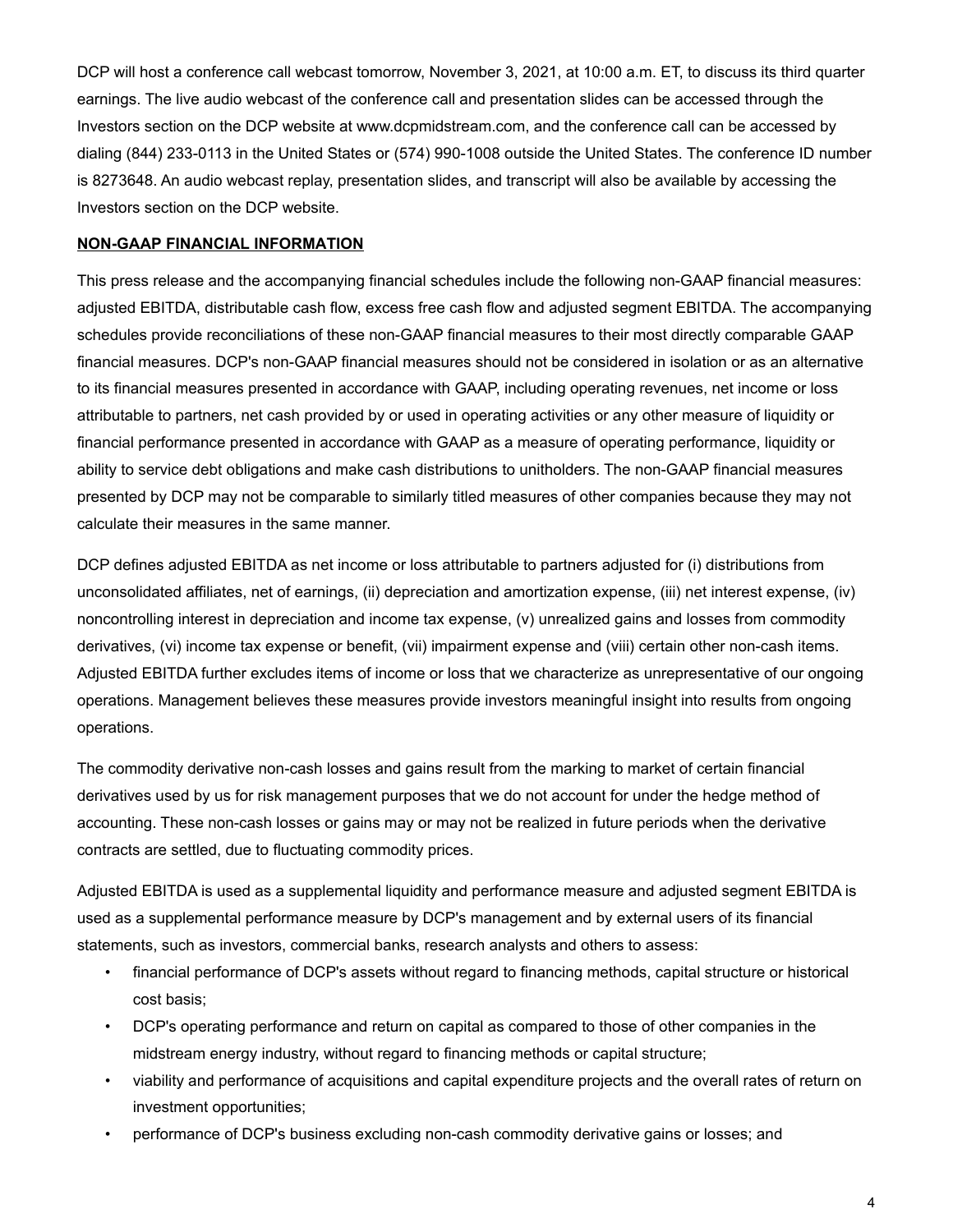• in the case of adjusted EBITDA, the ability of DCP's assets to generate cash sufficient to pay interest costs, support its indebtedness, make cash distributions to its unitholders and pay capital expenditures.

DCP defines adjusted segment EBITDA for each segment as segment net income or loss attributable to partners adjusted for (i) distributions from unconsolidated affiliates, net of earnings, (ii) depreciation and amortization expense, (iii) net interest expense, (iv) noncontrolling interest in depreciation and income tax expense, (v) unrealized gains and losses from commodity derivatives, (vi) income tax expense or benefit, (vii) impairment expense and (viii) certain other non-cash items. Adjusted segment EBITDA further excludes items of income or loss that we characterize as unrepresentative of our ongoing operations for that segment.

DCP defines distributable cash flow as adjusted EBITDA less sustaining capital expenditures, net of reimbursable projects, interest expense, cumulative cash distributions earned by the Series A, Series B and Series C Preferred Units (collectively the "Preferred Limited Partnership Units") and certain other items.

DCP defines excess free cash flow as distributable cash flow, as defined above, less distributions to limited partners, less expansion capital expenditures, net of reimbursable projects, and contributions to equity method investments, and less certain other items. Expansion capital expenditures are cash expenditures to increase DCP's cash flows, operating or earnings capacity. Expansion capital expenditures add on to or improve the capital assets owned, or acquire or construct new gathering lines and well connects, treating facilities, processing plants, fractionation facilities, pipelines, terminals, docks, truck racks, tankage and other storage, distribution or transportation facilities and related or similar midstream assets.

Sustaining capital expenditures are cash expenditures made to maintain DCP's cash flows, operating capacity or earnings capacity. These expenditures add on to or improve capital assets owned, including certain system integrity, compliance and safety improvements. Sustaining capital expenditures also include certain well connects, and may include the acquisition or construction of new capital assets. Income attributable to preferred units represent cash distributions earned by the Preferred Limited Partnership Units. Cash distributions to be paid to the holders of the Preferred Limited Partnership Units, assuming a distribution is declared by DCP's board of directors, are not available to common unit holders. Non-cash mark-to-market of derivative instruments is considered to be non-cash for the purpose of computing distributable cash flow because settlement will not occur until future periods, and will be impacted by future changes in commodity prices and interest rates. DCP compares the distributable cash flow it generates to the cash distributions it expects to pay to its partners. Distributable cash flow is used as a supplemental liquidity and performance measure by DCP's management and by external users of its financial statements, such as investors, commercial banks, research analysts and others, to assess DCP's ability to make cash distributions to its unitholders. Excess free cash flow is used as a supplemental liquidity and performance measure by our management and by external users of our financial statements, such as investors, commercial banks, research analysts and others, and is useful to investors and management as a measure of our ability to generate cash particularly in light of an ongoing transition in the midstream industry that has shifted investor focus from distribution growth to capital discipline, cost efficiency, and balance-sheet strength. Once business needs and obligations are met, including cash reserves to provide funds for distribution payments on our units and the proper conduct of our business, which includes cash reserves for future capital expenditures and anticipated credit needs, this cash can be used to reduce debt, reinvest in the company for future growth, or return to unitholders.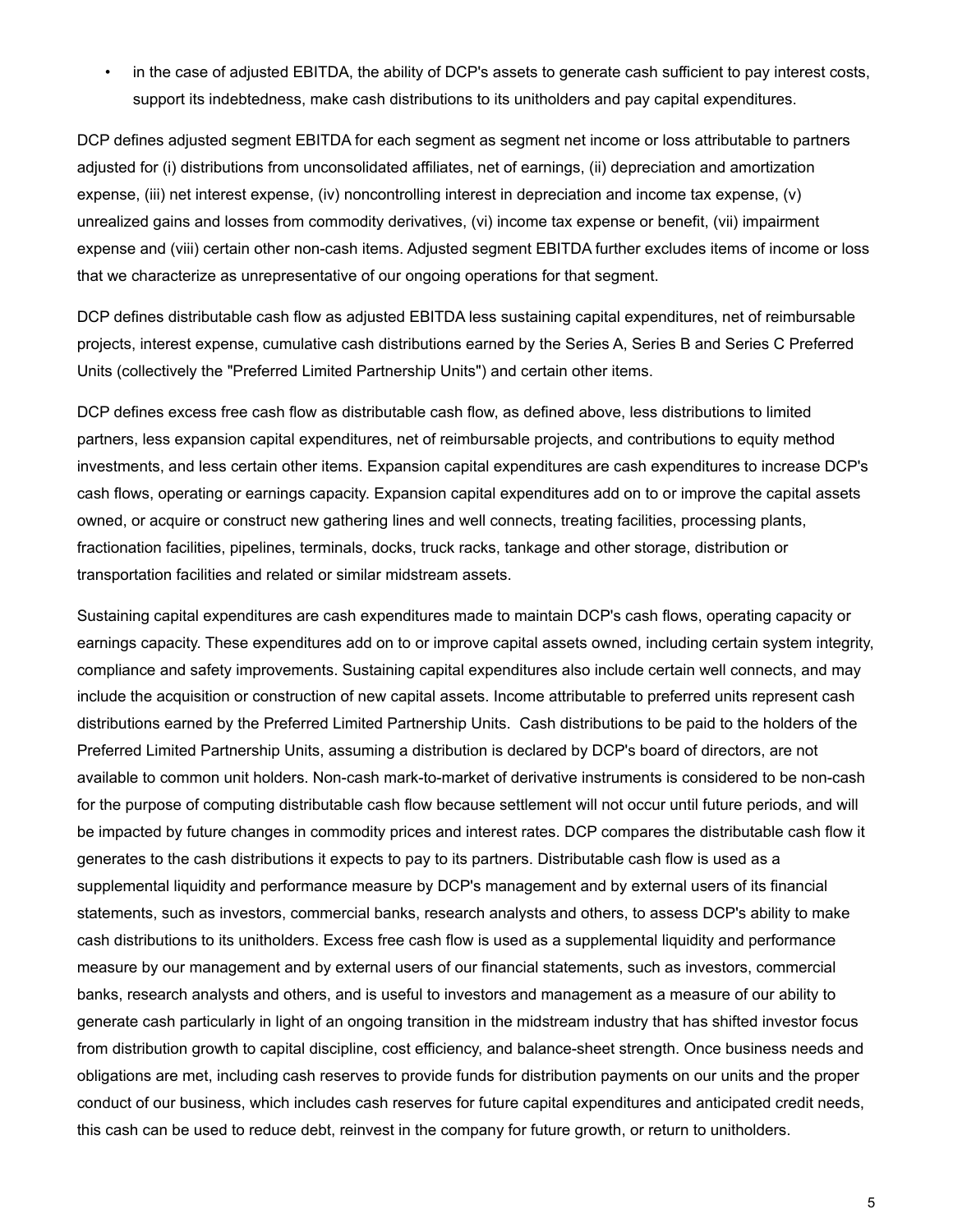#### **ABOUT DCP MIDSTREAM, LP**

DCP Midstream, LP (NYSE: DCP) is a Fortune 500 midstream master limited partnership headquartered in Denver, Colorado, with a diversified portfolio of gathering, processing, logistics and marketing assets. DCP is one of the largest natural gas liquids producers and marketers, and one of the largest natural gas processors in the U.S. The owner of DCP's general partner is a joint venture between Enbridge and Phillips 66. For more information, visit the DCP Midstream, LP website at www.dcpmidstream.com.

### **CAUTIONARY STATEMENTS**

*This press release may contain or incorporate by reference forward-looking statements as defined under the federal securities laws regarding DCP Midstream, LP, including projections, estimates, forecasts, plans and objectives. Although management believes that expectations reflected in such forward-looking statements are reasonable, no assurance can be given that such expectations will prove to be correct. In addition, these statements are subject to certain risks, uncertainties and other assumptions that are difficult to predict and may be beyond DCP's control. If any of these risks or uncertainties materialize, or if underlying assumptions prove incorrect, DCP's actual results may vary materially from what management forecasted, anticipated, estimated, projected or expected.*

*The key risk factors that may have a direct bearing on DCP's results of operations and financial condition are*  described in detail in the "Risk Factors" section of DCP's most recently filed annual report and subsequently filed *quarterly reports with the Securities and Exchange Commission. Investors are encouraged to closely consider the disclosures and risk factors contained in DCP's annual and quarterly reports filed from time to time with the Securities and Exchange Commission. The forward looking statements contained herein speak as of the date of this announcement. DCP undertakes no obligation to publicly update or revise any forward-looking statements, whether as a result of new information, future events or otherwise, except as required by applicable securities laws. Information contained in this press release is unaudited and subject to change.*

Investors or Analysts: Mike Fullman mfullman@dcpmidstream.com 303-605-1628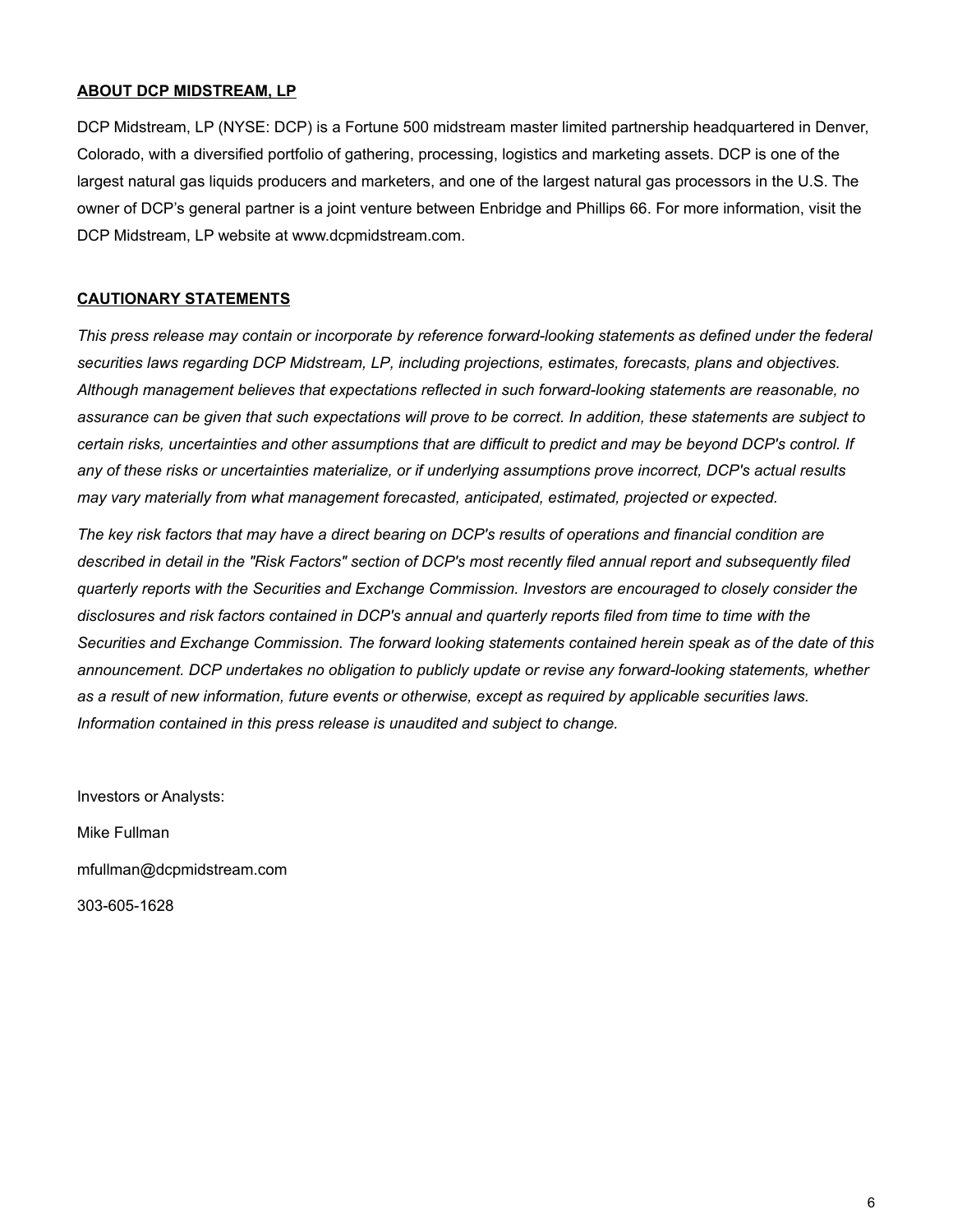#### **DCP MIDSTREAM, LP FINANCIAL RESULTS AND SUMMARY FINANCIAL DATA (Unaudited)**

|                                                                | <b>Three Months Ended</b><br>September 30. |          |                           |         | <b>Nine Months Ended</b><br>September 30, |          |                           |         |
|----------------------------------------------------------------|--------------------------------------------|----------|---------------------------|---------|-------------------------------------------|----------|---------------------------|---------|
|                                                                | 2021                                       |          | 2020                      |         |                                           | 2021     | 2020                      |         |
|                                                                | (Millions, except per unit amounts)        |          |                           |         |                                           |          |                           |         |
| Sales of natural gas, NGLs and condensate                      | \$                                         | 2.856    | \$                        | 1,466   | \$                                        | 7,538    | \$                        | 4,031   |
| Transportation, processing and other                           |                                            | 144      |                           | 109     |                                           | 387      |                           | 330     |
| Trading and marketing (losses) gains, net                      |                                            | (173)    |                           | 11      |                                           | (695)    |                           | 156     |
| Total operating revenues                                       |                                            | 2,827    |                           | 1,586   |                                           | 7,230    |                           | 4,517   |
| Purchases and related costs                                    |                                            | (2,511)  |                           | (1,218) |                                           | (6, 387) |                           | (3,338) |
| Operating and maintenance expense                              |                                            | (168)    |                           | (146)   |                                           | (482)    |                           | (447)   |
| Depreciation and amortization expense                          |                                            | (89)     |                           | (92)    |                                           | (273)    |                           | (284)   |
| General and administrative expense                             |                                            | (63)     |                           | (66)    |                                           | (158)    |                           | (173)   |
| Asset impairments                                              |                                            |          |                           |         |                                           | (20)     |                           | (746)   |
| Loss on sale of assets, net                                    |                                            |          |                           |         |                                           | (1)      |                           |         |
| <b>Restructuring costs</b>                                     |                                            |          |                           |         |                                           |          |                           | (9)     |
| Other (expense) income                                         |                                            | (2)      |                           | (4)     |                                           | 4        |                           | (12)    |
| Total operating costs and expenses                             |                                            | (2, 833) |                           | (1,526) |                                           | (7, 317) |                           | (5,009) |
| Operating (loss) income                                        |                                            | (6)      |                           | 60      |                                           | (87)     |                           | (492)   |
| Interest expense, net                                          |                                            | (73)     |                           | (77)    |                                           | (227)    |                           | (226)   |
| Earnings from unconsolidated affiliates                        |                                            | 134      |                           | 130     |                                           | 393      |                           | 331     |
| Income tax expense                                             |                                            |          |                           | (1)     |                                           |          |                           | (2)     |
| Net income attributable to noncontrolling interests            |                                            | (1)      |                           | (1)     |                                           | (3)      |                           | (3)     |
| Net income (loss) attributable to partners                     |                                            | 54       |                           | 111     |                                           | 76       |                           | (392)   |
| Series A preferred partner's interest in net income            |                                            | (9)      |                           | (9)     |                                           | (28)     |                           | (28)    |
| Series B preferred partner's interest in net income            |                                            | (4)      |                           | (3)     |                                           | (10)     |                           | (9)     |
| Series C preferred partner's interest in net income            |                                            | (3)      |                           | (3)     |                                           | (7)      |                           | (7)     |
| Net income (loss) allocable to limited partners                | $\frac{1}{2}$                              | 38       | $\boldsymbol{\mathsf{S}}$ | 96      | \$                                        | 31       | $\boldsymbol{\mathsf{S}}$ | (436)   |
| Net income (loss) per limited partner unit - basic and diluted | \$                                         | 0.18     | \$                        | 0.46    | \$                                        | 0.15     | \$                        | (2.09)  |
| Weighted-average limited partner units outstanding - basic     |                                            | 208.4    |                           | 208.3   |                                           | 208.4    |                           | 208.3   |
| Weighted-average limited partner units outstanding — diluted   |                                            | 208.7    |                           | 208.7   |                                           | 208.6    |                           | 208.3   |

|                                    |                | September 30,<br>2021 |            | December 31, |
|------------------------------------|----------------|-----------------------|------------|--------------|
|                                    |                |                       |            | 2020         |
|                                    |                |                       | (Millions) |              |
| Cash and cash equivalents          | $\,$           | 3 <sup>1</sup>        | -\$        | 52           |
| Other current assets               |                | 1,998                 |            | 956          |
| Property, plant and equipment, net |                | 7,775                 |            | 7,993        |
| Other long-term assets             |                | 3,920                 |            | 3,956        |
| <b>Total assets</b>                |                | 13,696                | \$.        | 12,957       |
|                                    |                |                       |            |              |
| <b>Current liabilities</b>         | $\mathfrak{S}$ | $1,931$ \$            |            | 1,116        |
| Current debt                       |                | 355                   |            | 505          |
| Long-term debt                     |                | 5,325                 |            | 5,119        |
| Other long-term liabilities        |                | 419                   |            | 356          |
| Partners' equity                   |                | 5,640                 |            | 5,834        |
| Noncontrolling interests           |                | 26                    |            | 27           |
| Total liabilities and equity       | \$             | 13,696                | \$         | 12,957       |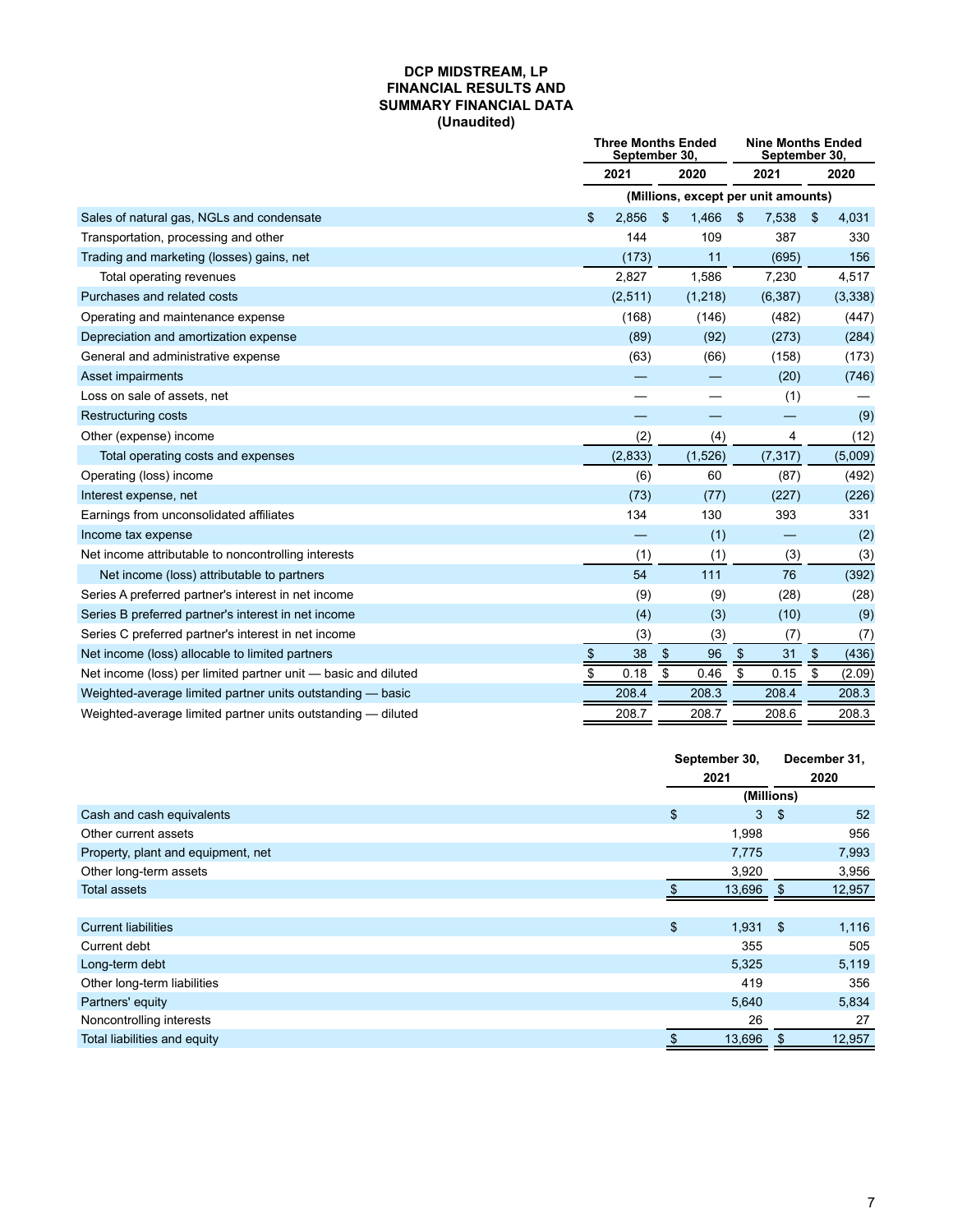#### **DCP MIDSTREAM, LP RECONCILIATION OF NON-GAAP FINANCIAL MEASURES (Unaudited)**

|                                                                                                          | <b>Three Months Ended</b><br>September 30, |              |      |                          | <b>Nine Months Ended</b><br>September 30, |                |    |                |
|----------------------------------------------------------------------------------------------------------|--------------------------------------------|--------------|------|--------------------------|-------------------------------------------|----------------|----|----------------|
|                                                                                                          | 2021                                       |              | 2020 |                          | 2021                                      |                |    | 2020           |
|                                                                                                          |                                            |              |      |                          | (Millions)                                |                |    |                |
| <b>Reconciliation of Non-GAAP Financial Measures:</b>                                                    |                                            |              |      |                          |                                           |                |    |                |
| Net income (loss) attributable to partners                                                               | \$                                         | 54           | \$   | 111                      | \$                                        | 76             | \$ | (392)          |
| Interest expense, net                                                                                    |                                            | 73           |      | 77                       |                                           | 227            |    | 226            |
| Depreciation, amortization and income tax expense, net of noncontrolling interests                       |                                            | 89           |      | 94                       |                                           | 271            |    | 286            |
| Distributions from unconsolidated affiliates, net of earnings                                            |                                            | 29           |      | 39                       |                                           | 69             |    | 158            |
| Asset impairments                                                                                        |                                            |              |      |                          |                                           | 20             |    | 746            |
| Other non-cash charges                                                                                   |                                            | $\mathbf{1}$ |      | (1)                      |                                           | $\overline{2}$ |    | 5              |
| Non-cash commodity derivative mark-to-market                                                             |                                            | 107          |      | 11                       |                                           | 296            |    | (66)           |
| <b>Adjusted EBITDA</b>                                                                                   |                                            | 353          |      | 331                      |                                           | 961            |    | 963            |
| Interest expense, net                                                                                    |                                            | (73)         |      | (77)                     |                                           | (227)          |    | (226)          |
| Sustaining capital expenditures, net of noncontrolling interest portion and reimbursable<br>projects (a) |                                            | (17)         |      | (7)                      |                                           | (44)           |    | (23)           |
| Distributions to preferred limited partners (b)                                                          |                                            | (16)         |      | (15)                     |                                           | (45)           |    | (44)           |
| Other, net                                                                                               |                                            | 3            |      |                          |                                           | 5              |    | $\overline{2}$ |
| Distributable cash flow                                                                                  |                                            | 250          |      | 232                      |                                           | 650            |    | 672            |
| Distributions to limited partners                                                                        |                                            | (81)         |      | (82)                     |                                           | (244)          |    | (325)          |
| Expansion capital expenditures and equity investments, net of reimbursable projects                      |                                            | (12)         |      | (20)                     |                                           | (27)           |    | (193)          |
| Other, net                                                                                               |                                            |              |      |                          |                                           | (1)            |    | (2)            |
| Excess free cash flow                                                                                    | \$                                         | 157          | \$   | 130                      | \$                                        | 378            | \$ | 152            |
|                                                                                                          |                                            |              |      |                          |                                           |                |    |                |
| Net cash provided by operating activities                                                                | \$                                         | 187          | \$   | 268                      | \$                                        | 255            | \$ | 791            |
| Interest expense, net                                                                                    |                                            | 73           |      | 77                       |                                           | 227            |    | 226            |
| Net changes in operating assets and liabilities                                                          |                                            | (6)          |      | (22)                     |                                           | 199            |    | 35             |
| Non-cash commodity derivative mark-to-market                                                             |                                            | 107          |      | 11                       |                                           | 296            |    | (66)           |
| Other, net                                                                                               |                                            | (8)          |      | (3)                      |                                           | (16)           |    | (23)           |
| <b>Adjusted EBITDA</b>                                                                                   |                                            | 353          |      | 331                      |                                           | 961            |    | 963            |
| Interest expense, net                                                                                    |                                            | (73)         |      | (77)                     |                                           | (227)          |    | (226)          |
| Sustaining capital expenditures, net of noncontrolling interest portion and reimbursable<br>projects (a) |                                            | (17)         |      | (7)                      |                                           | (44)           |    | (23)           |
| Distributions to preferred limited partners (b)                                                          |                                            | (16)         |      | (15)                     |                                           | (45)           |    | (44)           |
| Other, net                                                                                               |                                            | 3            |      | $\overline{\phantom{m}}$ |                                           | 5              |    | $\overline{2}$ |
| Distributable cash flow                                                                                  |                                            | 250          |      | 232                      |                                           | 650            |    | 672            |
| Distributions to limited partners                                                                        |                                            | (81)         |      | (82)                     |                                           | (244)          |    | (325)          |
| Expansion capital expenditures and equity investments, net of reimbursable projects                      |                                            | (12)         |      | (20)                     |                                           | (27)           |    | (193)          |
| Other, net                                                                                               |                                            |              |      |                          |                                           | (1)            |    | (2)            |
| Excess free cash flow                                                                                    | \$                                         | 157          | \$   | 130                      | \$                                        | 378            | \$ | 152            |

(a) Excludes reimbursements for leasehold improvements

(b) Represents cumulative cash distributions earned by the Series A, B and C Preferred Units, assuming distributions are declared by DCP's board of directors.